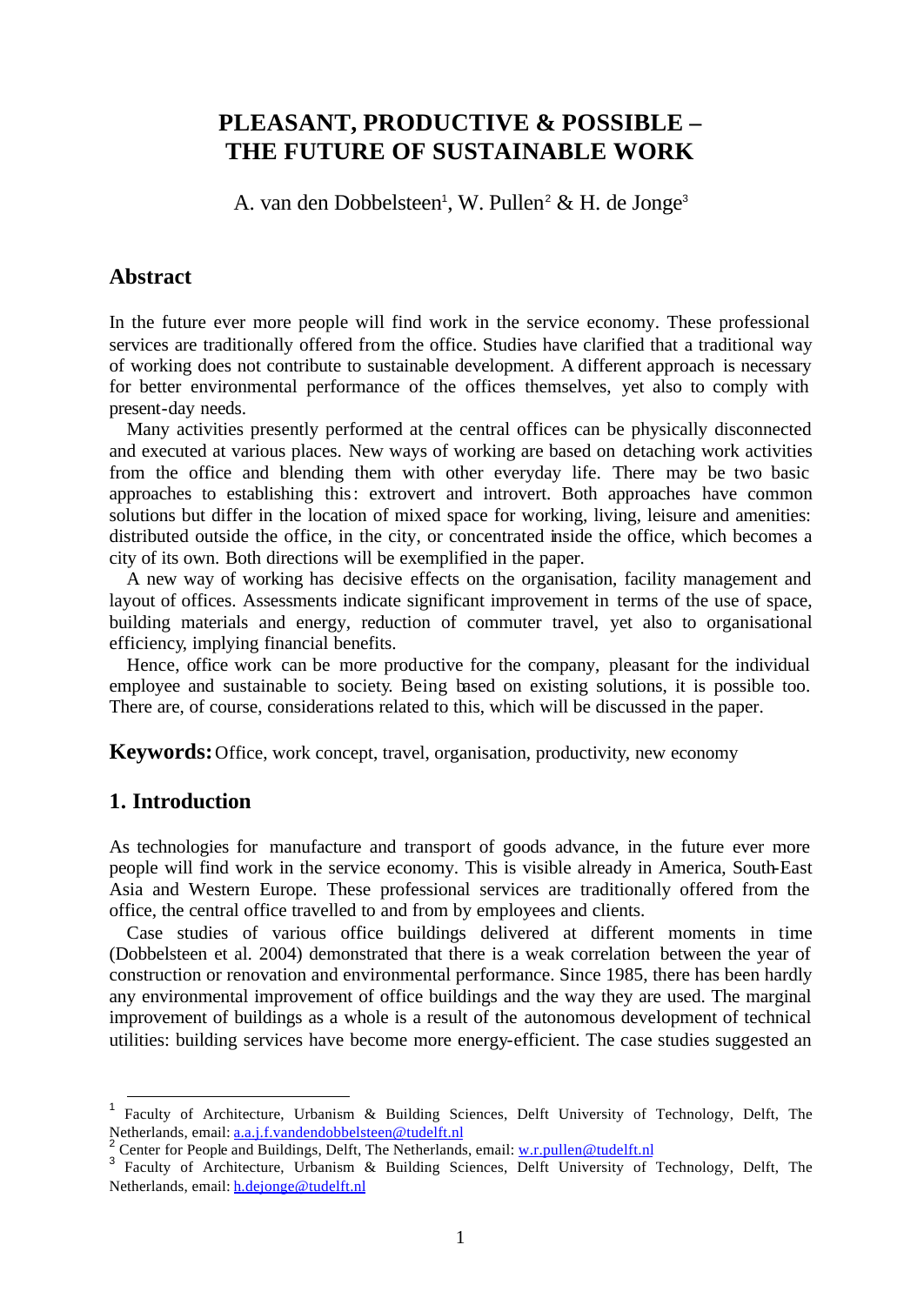environmental improvement factor of between 1.1 and 1.4, whereas a factor of 5 would have been necessary for the factor 20 required for sustainable development (Dobbelsteen 2004).



*Figure 1 The arrears to factor 20 environmental improvement required for sustainability*

The large gap between intentions and practice urges a swift shift towards effective measures. Effectiveness is the product of significance and improvement potential. Substantial environmental improvement of office accommodation is achieved only when aspects or components are addressed that contribute significantly to environmental damage, and/or elements are tackled that have a great improvement potential with regards to the environmental load. Apart from the impact on the environment, a different approach to office work can contribute to a more productive and pleasant environment for working and living.

# **2. Developments in working**

#### **Freedom in time**

Already in the 1980s, Toffler (1981) and Naisbett (1984) predicted that the necessity to build offices would not be long because computers would enable people to work anywhere they wanted. New information and telecommunication technologies indeed already make office employees work at a wide range of locations. The 24-hour city (Drucker 1992) becomes a reality: the world's business and information resources have become continuously available.

#### **Freedom of place**

Mobile phones, portable computers and palmtops enable performance of office work in various urban work settings. For office real estate, space can already be purchased on demand, on an hourly, daily, or monthly basis. Informal types of work environments, such as airport lounges, first class trains, and Internet cafés provide flexible office space. When ICT-services in these spaces are combined with sophisticated peripheral technologies and meeting rooms and business catering are provided, new work environments evolve (Harrison 2002).

#### **Freedom of life**

As a result of the developments in information and telecommunication technologies, office personnel work more independently and flexibly than before. This increased individual freedom of work enables the employee to structure their own time schedule, involving social responsibilities. The diversity of contacts during working hours has increased therefore, within and outside the organisation. The free labour conditions described offer better opportunities for free-lance activities, part-time jobs and shared functions.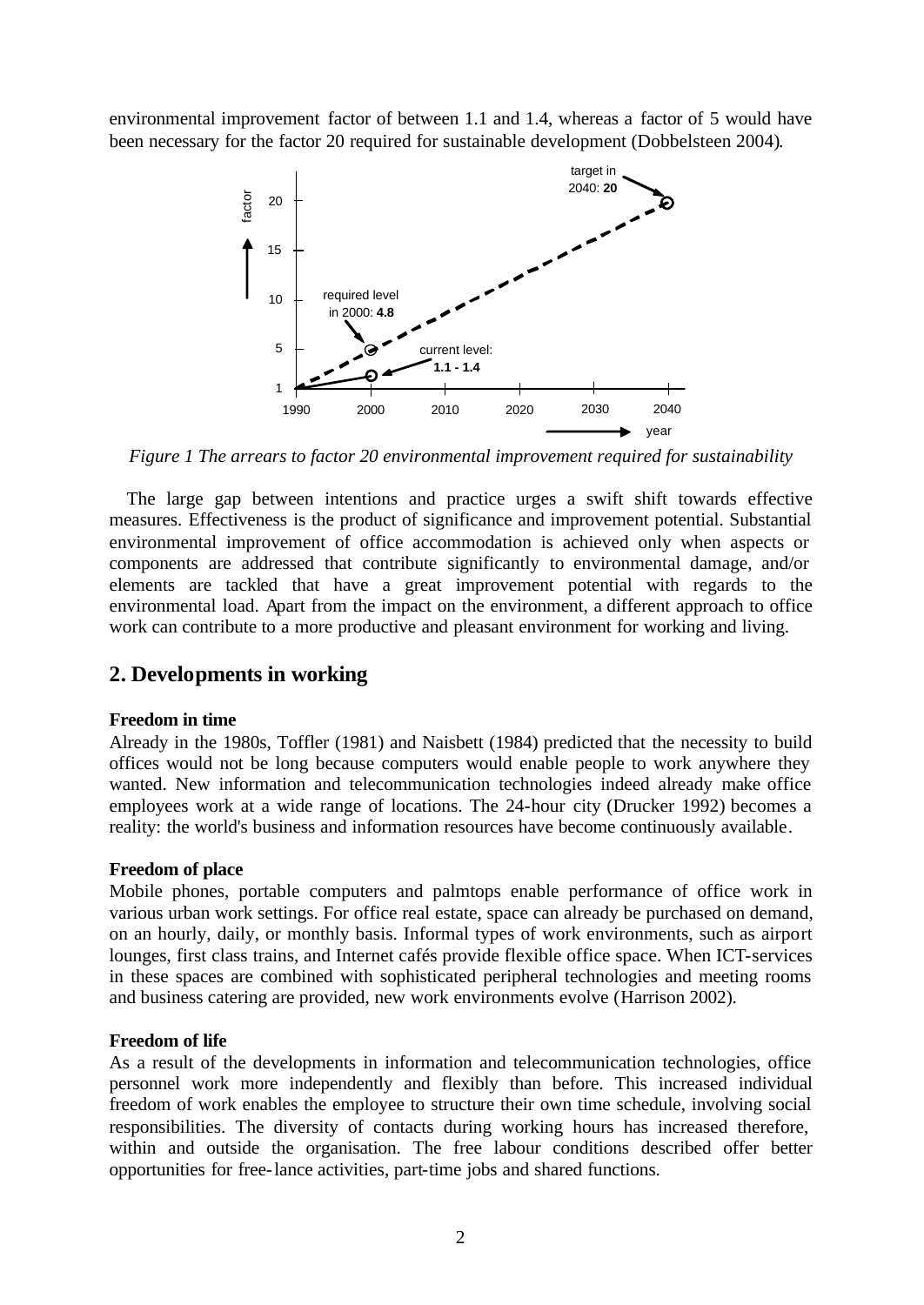### **Matrix living**

The distributed working leading to a blur of living, working and moving result in what is called *matrix living* (Harrison 2002): a co-existence of individual lifestyles that include multiple tasks and multiple locations across time.

# **3. Features of a more sustainable organisation of office work**

#### **Dematerialisation**

When office work needs to become less environmentally damaging, one of the radical approaches is through absorbing office work in other activities, so that it requires no additional accommodation, saving space, building materials and energy. Therefore, they need to be physically detached from the central or another office. As various companies have already demonstrated, this is already possible. This process could be called dematerialisation of office accommodation.

Another form is dematerialisation of information: the digitalisation of office functions, making paper, reports, books, and physical archives redundant. The combination of both forms of dematerialisation will achieve the best results for sustainability but the success depends on the quality and functionality of the digital services.

#### **Functions executed outside the central office**

A structural approach to sustainable office work should start with a critical view on which office tasks can be distributed or solved differently than by means of allocation at the central office. The core of office work is processing of information (Vos et al. 2001), or more precisely: concentrating, archiving, producing, and communicating of information (Simons et al. 2002).

In the near future, concentrating and archiving of information can be executed anywhere, away from the office employee or even the central office. Concentration of digital information archives at the central office, this will hardly require any office space in the future.

Routine work, research, individual development of ideas, and the writing process of letters, e-mails and reports is a personal business that can be done at any place and any time. For the creative teamwork of design and collective development of ideas a physical disconnection however would be unpractical, expensive and ineffective. For companies mainly conducting this kind of work, a central office with an individual character will probably endure modern developments.

In many respects, office work may be communicated from a distance (literal telecommunication) but personal meetings offer additional qualities and advantages that will keep them necessary. Meeting facilities however can they be offered at transit nodes of roads, railways and airports, for use by different organisations.

The functions that not literally mean office work but make it possible  $-$  e.g. management, administration, issue of equipment, and technical support – may also operate on a telecontact basis but a central office will remain useful as an anchorplace of a company. The functions mentioned therefore may be allotted to this office, but it may be much smaller than at present. It may rather be the 'club space' of a company, comparable to the building of a sports club.

### **Variety of workplace accommodation**

A greater variety of workplaces is more likely to meet the requirements for effective living and working than a traditional office concept. Depending on the character of assignment and the scale required, workplaces can be accommodated differently, referring to the scale and assignment and accessibility (see figure 2). Shifting functions towards privileged and public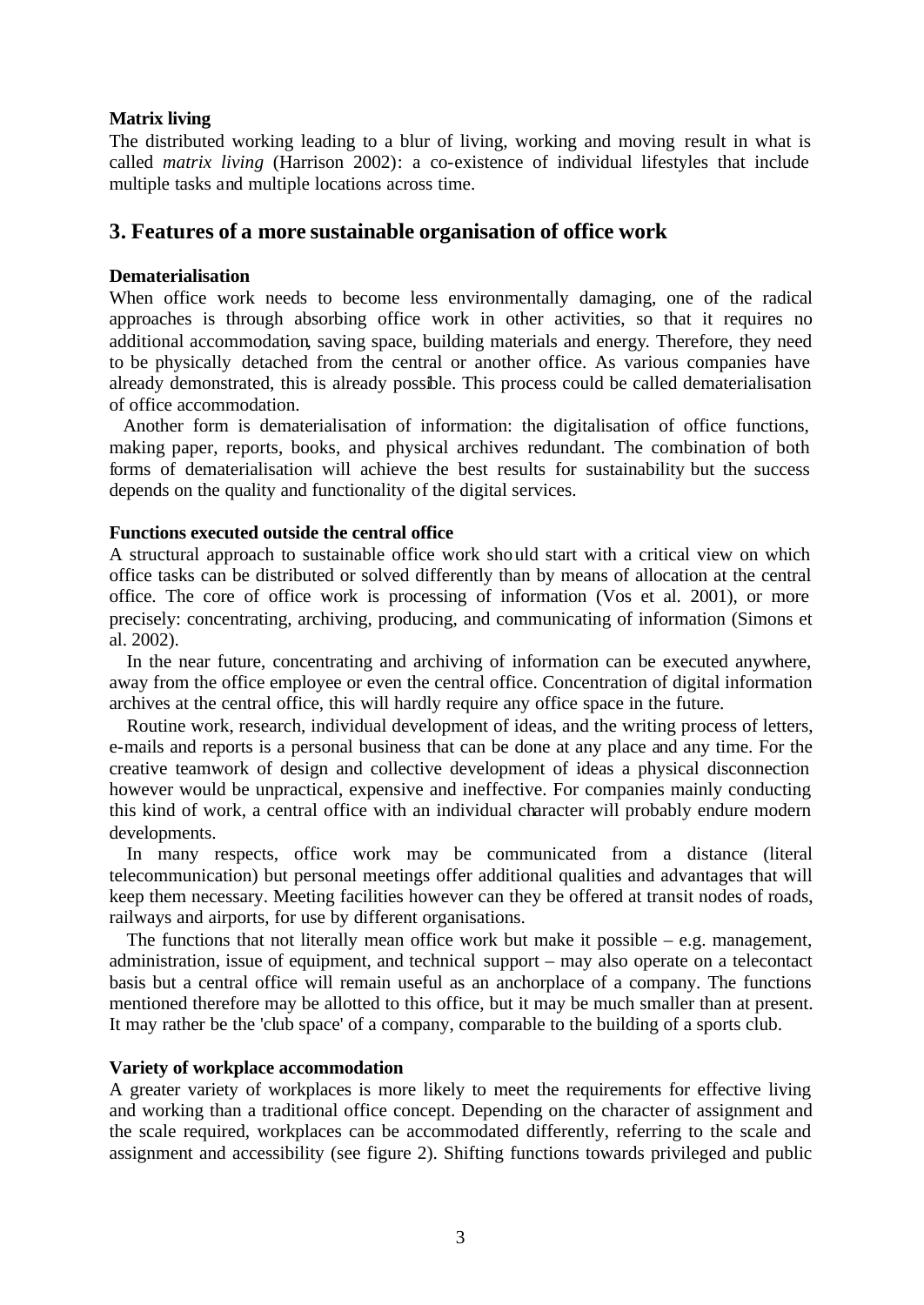accessibility can reduce the use of space at the central office by a factor of 6 (Dobbelsteen 2004).



*Figure 2 Workplace solutions for different assignment characters and scales*

### **Sophisticated personal contact**

A big threshold for working footloose is related to the human need for personal contact with colleagues, in terms of social functions as well as managerial objectives of control and performance. Sophisticated ICT (e.g. see figure 3) improves eye-to-eye contact continuously, supporting the substitution of actual contact by what we call *telecontact*, personal contact at a distance.



*Figure 3 Technical principle of the Eye Catcher, developed by Exovision*

### **Shorter travelling distances**

Last but not least: one of the most important environmental, economical and personal influences of new ways of working is related to the distance travelled to and from the central office and clients. Time, money and energy can be saved by distributed working.

# **4. Two images of a new approach**

Based on the developments discussed above and assuming that a traditional way of working will not be the solution for a sustainable future – also in economic terms – two possible images can be drawn of future offices. Solutions for accommodation may be dispersed over the city ("*the city is the office*") or located in one building or location ("*the office is the city*") (Harrison 2002). The first could be considered an *extrovert* approach, the second one *introvert*. Both approaches share certain working principles.

# **The extrovert approach**

In the extrovert approach, many of the core activities of office work can be performed on a personal basis, anytime anywhere, depending on the employee's whereabouts and the space available. A basic place for personal work can be the *home office*. However, in some cases,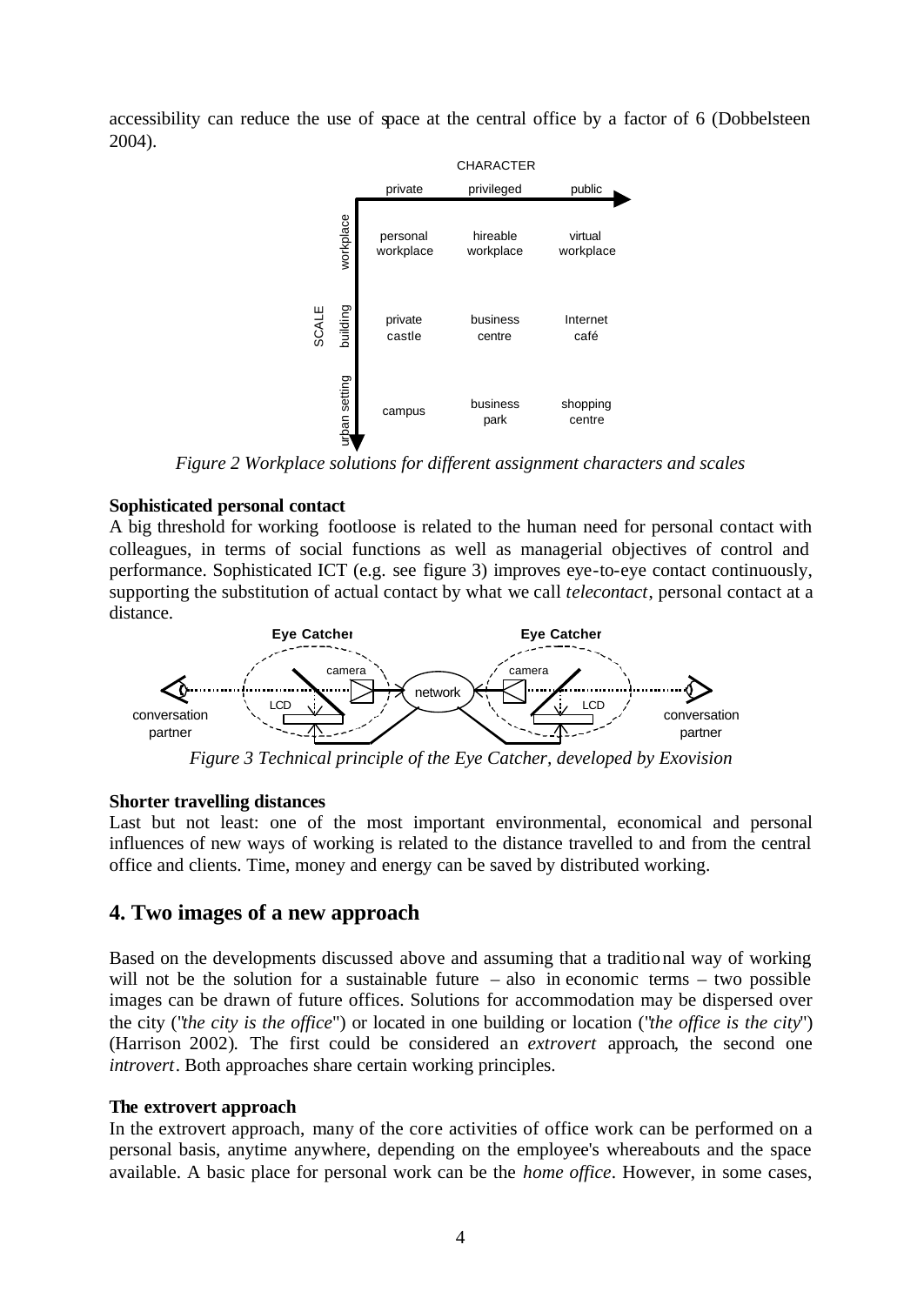the office employee will need access to a place designed for office work, close to home, offering extra facilities and services. This non-existing type of office could be called the *district office*, which would be best integrated in, or situated close to, other district amenities or services: shopping centres, libraries, copy shops, and cafés. Furthermore, the office employee will make use of various places not specifically designed for office work, defined as *instant offices* (Vos et al. 1999).

For interactive work, the best place is at main intersections and nodes of infrastructure, in order to be optimally accessible by all transport means from all directions. These *business nodes* can be a pulsing dynamic centre for the new economy, combining office work with other work and optimal travel opportunities, and they should facilitate, for instance, meetings and presentations, project team sessions, production and reproduction, relaxation, sporting, dining, drinking, staying overnight, shopping, travelling, car care, and child care.

The central office remaining will still express the organisation's culture, values and beliefs, and needs to arouse the kind of employee dedication that sports clubs encounter from their members. It therefore could be called the *clubhouse office*. The size of the office can be significantly reduced: as with The Vision Web it may be comparable to an average downtown club. As a result of the size reduction, it can be located anywhere, best at attractive spots where it can be seen: in the city centre or at the business nodes previously introduced.



*Figure 4 Sketch of a theoretical city plan adapted to the extrovert approach to work*

In a society organised in a way as described above, cities would be planned differently: areas would be mixed instead of mono-functional; transport nodes would be the focal points of economic dynamics, and people would find opportunities to work anywhere in the city. This versatile urban society would substantially reduce the need for travel by car or even public transport: most workplaces would be accessible by foot or bicycle. Figure 4 is a theoretical depiction of such a city, with business nodes at the ring roads, district offices in every borough, and central clubhouse offices predominantly in the city centre.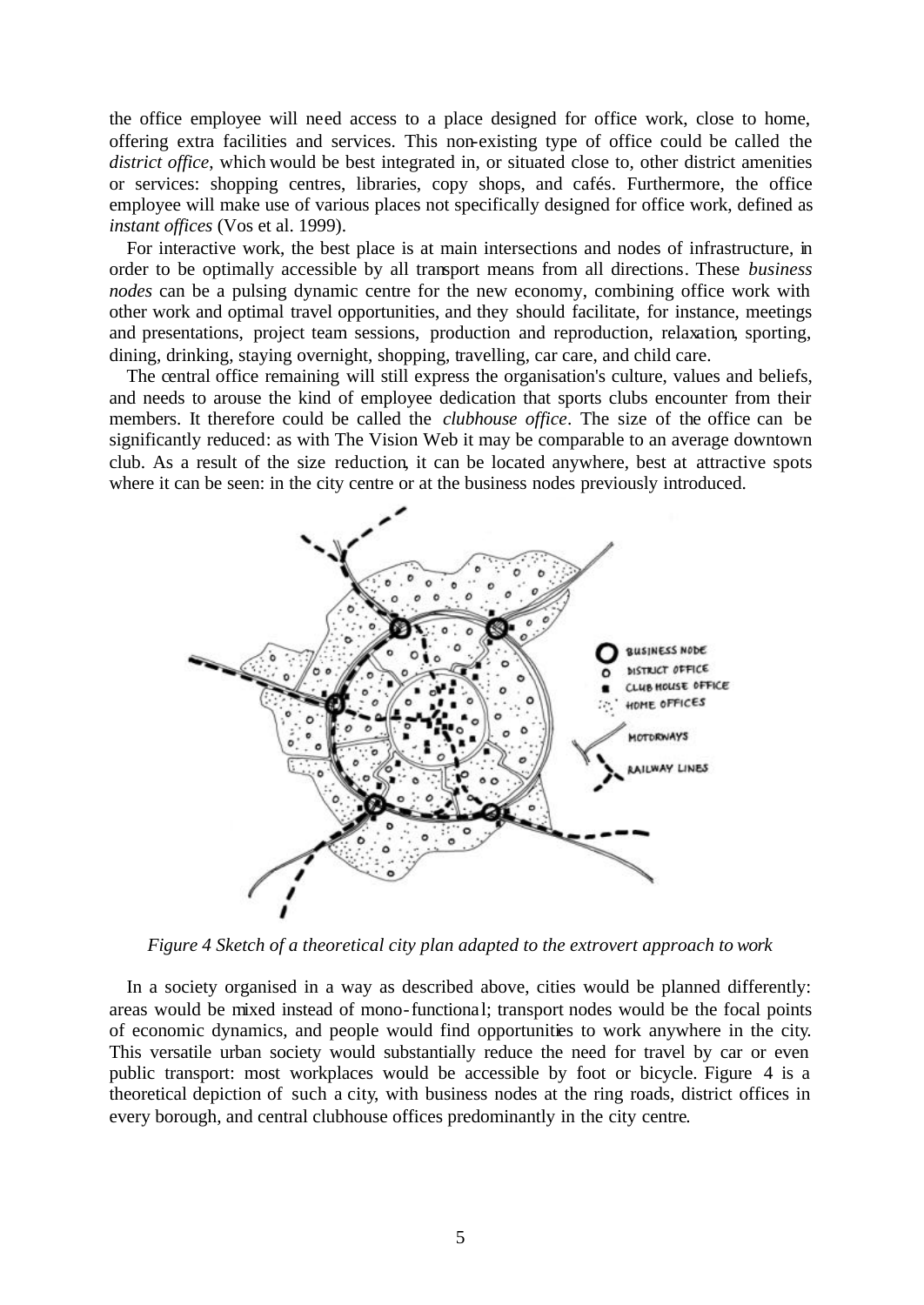

*Figure 5 Main office of The Vision Web (left) with its main space, a grand café (right)*

There are no examples of this way of working on a large scale, but some companies already live to the principle. A Dutch example is The Vision Web, an IT management and consultancy company, whose 480 employees mainly work at home, in client's offices or 'on the road', in instant offices. The main office (figure 5) and three satellite offices are relatively small residential houses, with meeting facilities and only few non-personal workdesks.

# **The introvert approach**

In the introvert approach, variety of workplaces also exists, but instead of dissolving office work into other urban functions, urban functions are brought into the office. Thereby the office facilitates other needs of employees during working hours. It can internally offer facilities additional to the core activities of traditional office work, such as sporting facilities, childcare, small retail shops, restaurants and bars. The management of these additional functions needs not be incorporated into the office company itself; added value would lay in the cooperation of different companies within one building encompassing different facilities that each party involved uses.

The introvert approach could also apply to the larger scale of office districts, making them functionally divers to respond to all professional and personal needs of office employees.



*Figure 6 Entrance of the Village Office of Samas (left) with a glance of the 'market place' and surrounding meeting room, concentration desks, restaurant and coffee bar (right)*

Few examples exist. In Houten, the Netherlands, 'The Village Office', the Samas office furnishing headquarters, opened in May 2006. This office involves, amongst others, shops, bars, a restaurant and a theatre (see figure 6). Related companies make use of the office and present their products there. External and foreign employees of the Samas companies, as well as business partners and clients, are welcome to work and use the services of The Village Office.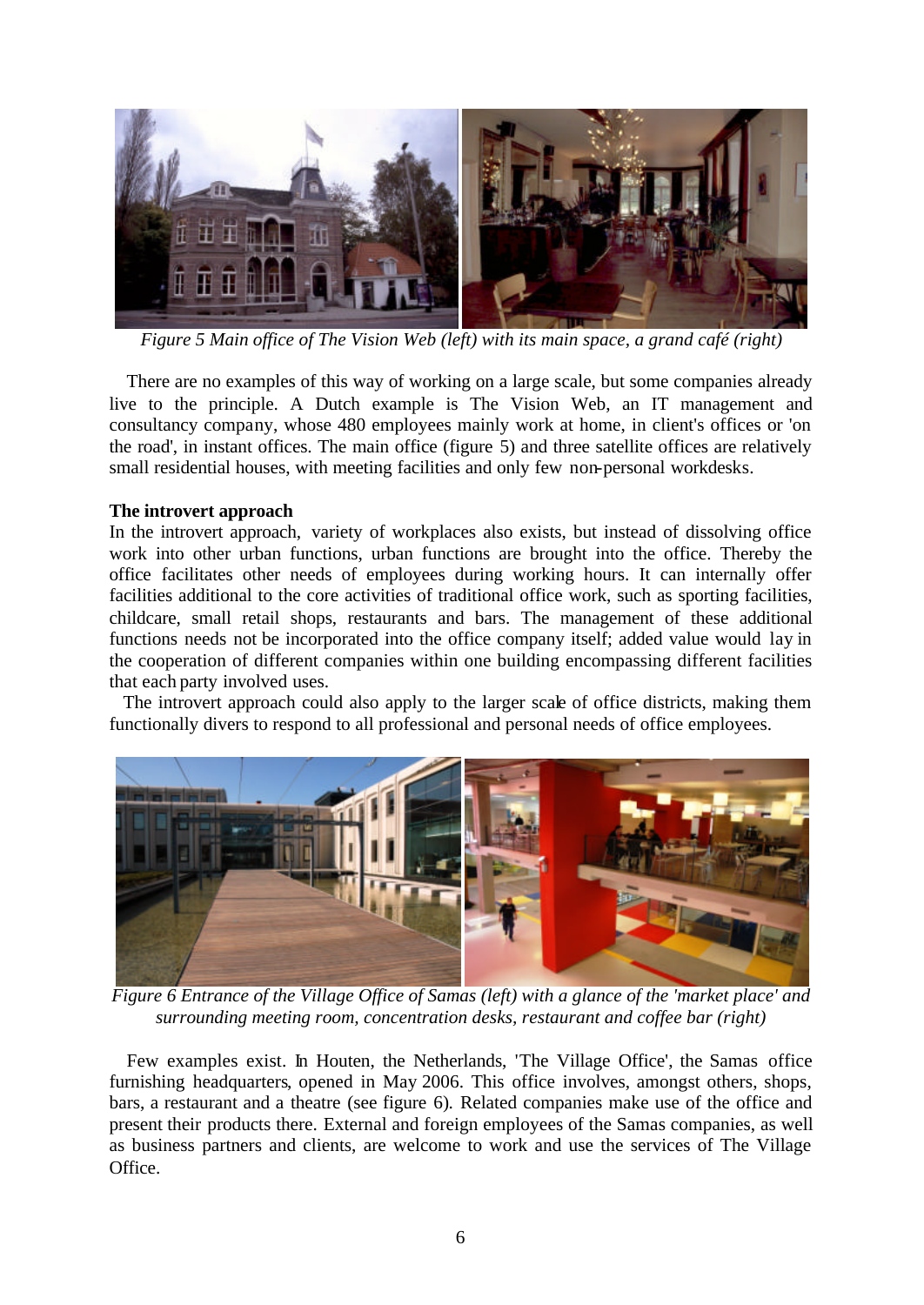# **5. Benefits, costs and discussion**

We will conclude by discussing the general results of assessments of innovative work concepts and findings of others. It was not possible to discuss all benefits and costs related to innovative office concepts, so we picked some decisive ones.

### **Environmental impact**

Despite lacking ambitions of sustainability, in terms of environmental load, The Vision Web concept scored 30% more favourable than a traditional concept (Dobbelsteen 2004). On a larger scale, a society based on one or both of the new approaches can lead to environmental improvement by a factor of around 2 (Dobbelsteen 2004). This involves the influence of the innovative work concept alone. Further technological and lifespan-related optimisations were not accounted for; these would further improve the results.

#### **Financial impact**

The Village Office concept turned out profitable in terms of both environmental and financial performance. Concentrating the various functions rather than distributing them saved space, building materials and energy on the one hand, and facility costs for rents and services on the other hand (Dobbelsteen 2006). Productivity expectations are promising.

### **Discussion**

There are, of course, considerations related to new work concepts. We cannot discuss all of them but will highlight some issues.

There are many threats that may obstruct a shift towards the new way of working: they may be related to costs, risks, local restrictions, company and governmental policies, availability of service providers, management issues, client perceptions etc. The balance of costs and benefits will make it a success or a failure.

As the assessment of the Village Office demonstrated, many environmental benefits coincide with financial profits ("ecology = economy"). Some of the developments described therefore will come up naturally, initiated by companies striving for corporate efficiency. However, large-scale development of new office types, e.g. district offices and business nodes, will not evolve by themselves. We cannot expect the market to initiate these. For a wide penetration of sustainable work intervention of the public sector is required. The critical issue is: will there be a strong and persistent power that enforces the developments needed? For the extrovert approach, governments should start developments at transport nodes and lay the basis for enhanced business centres, supportive facilities, and amenities, while avoiding the evolution of a few large corporate offices at these nodes. Meanwhile, smaller local incentives for district office facilities in urban district areas also require government involvement. The (re)development of mixed areas, essential for sustainable development of living and working, will require policy on the transformation of many areas evolved under the post-war monofunctional spatial planning paradigm.

A flexible way of working needs to fulfil certain requirements before it has a similar quality as the traditional office workplace (Edum-Fotwe et al. 2003): access anytime anyplace, shared information resources, scalability, and a secure and customised environment. Accessibility anyplace and anytime is a key-issue for the new organisation of office work, yet mostly onedirectional: people desire to reach the office, clients, and colleagues anytime anyplace but do not always want to be reached themselves. In the new economy there will be few sanctuaries of disconnection. In addition to the increasing responsibility to fulfil tasks for the company, people will also have a greater responsibility to secure their private life (figure 7).